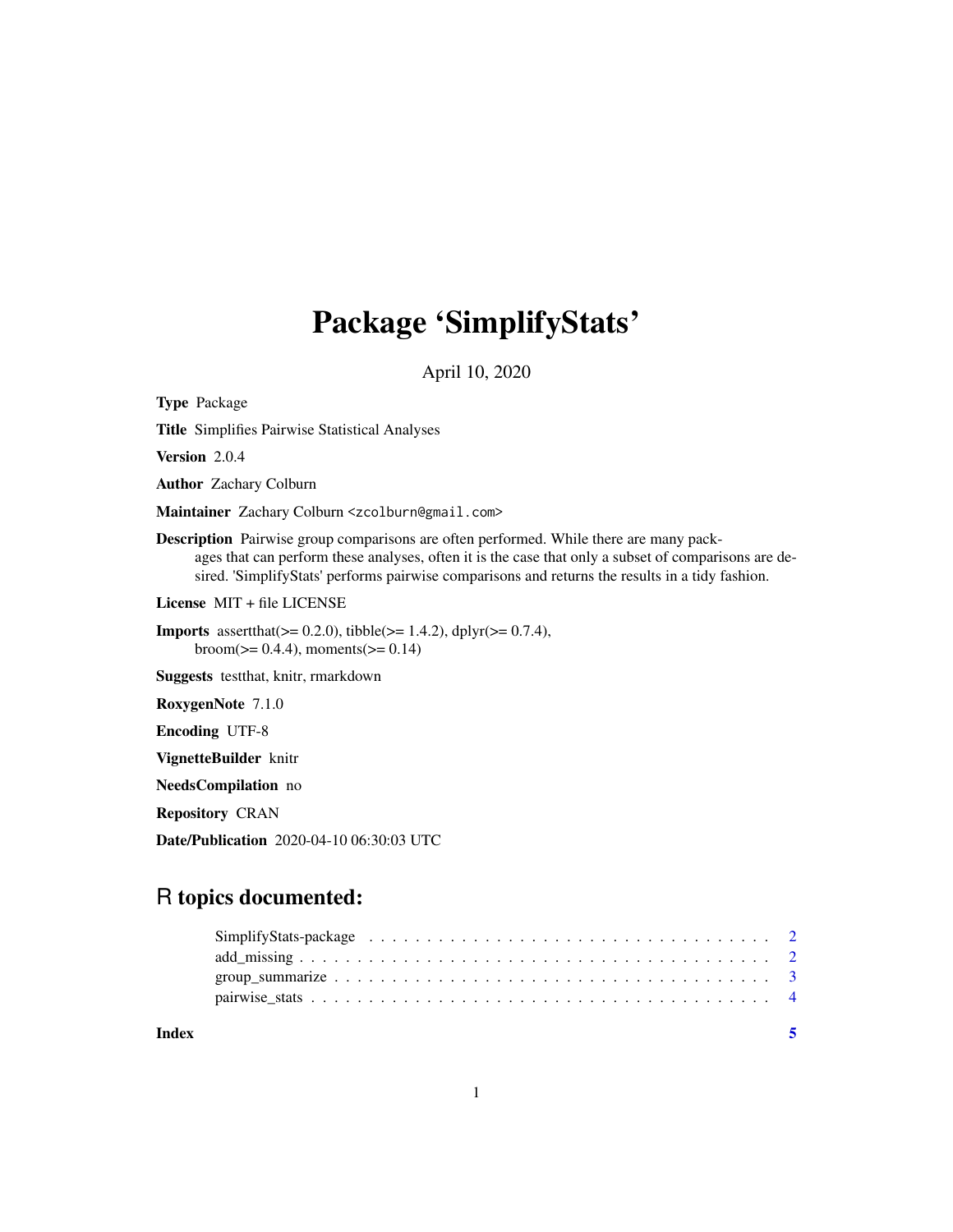<span id="page-1-0"></span>SimplifyStats-package *A short title line describing what the package does*

#### Description

A more detailed description of what the package does. A length of about one to five lines is recommended.

#### Details

This section should provide a more detailed overview of how to use the package, including the most important functions.

#### Author(s)

Your Name, email optional.

Maintainer: Your Name <your@email.com>

#### References

This optional section can contain literature or other references for background information.

#### See Also

Optional links to other man pages

#### Examples

```
## Not run:
   ## Optional simple examples of the most important functions
   ## These can be in \dontrun{} and \donttest{} blocks.
```
## End(Not run)

add\_missing *Add rows for unused combinations of factor levels*

#### Description

add\_missing adds rows for unused combinations of factor levels.

The function takes as input a data.frame or tibble, the column names of grouping variables, and a named list of default values.

#### Usage

add\_missing(x, group\_cols, defaults)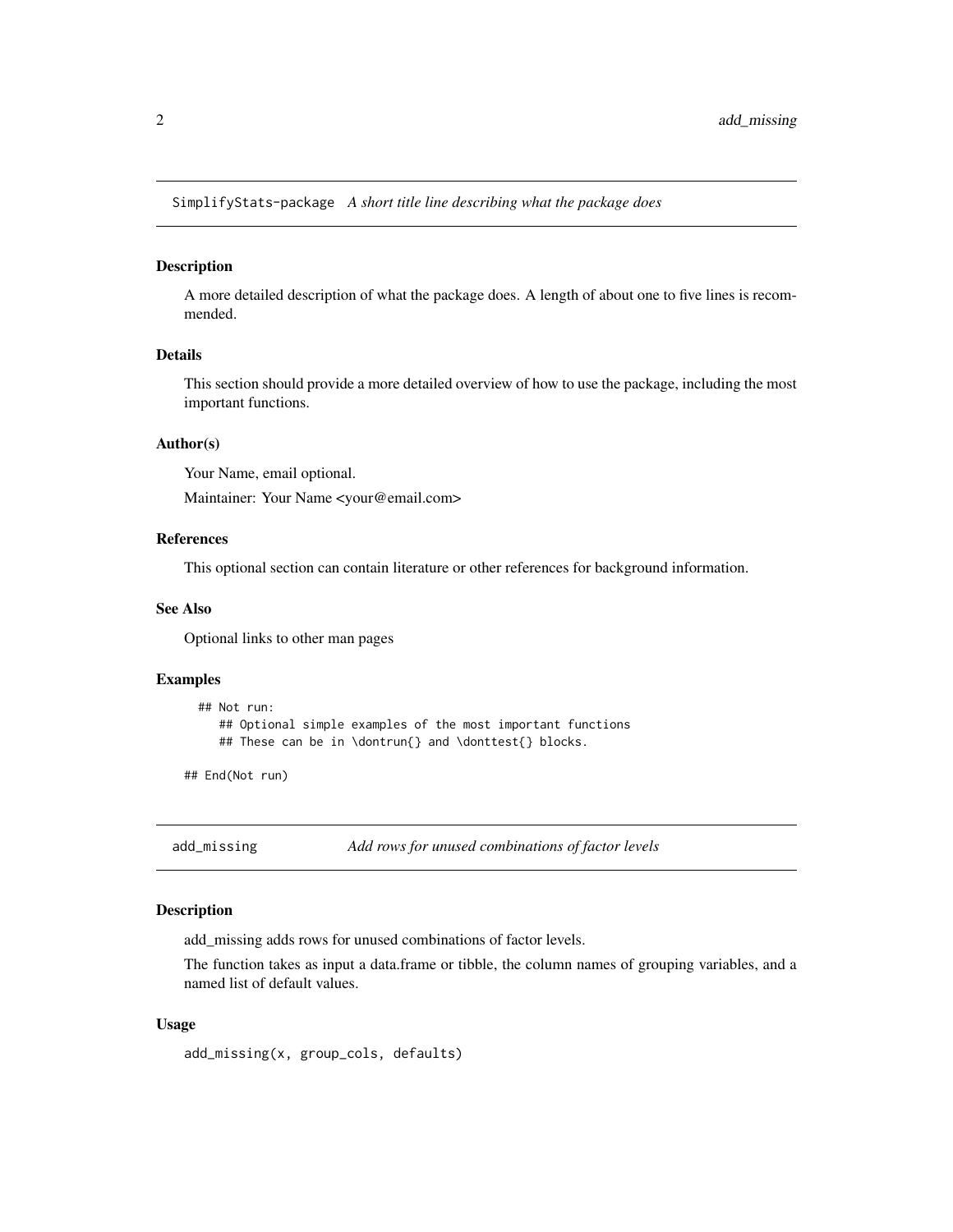#### <span id="page-2-0"></span>Arguments

| X          | A data frame or tibble.                      |
|------------|----------------------------------------------|
| group_cols | Vector of the names of the grouping columns. |
| defaults   | A named list of default values.              |

#### Value

A tibble

A tibble or data.frame, depending on the class of x.

#### Examples

```
iris_sub <- dplyr::filter(iris, Species != "virginica")
iris_summary <- dplyr::group_by(iris_sub, Species)
iris_summary <- dplyr::summarise(iris_summary, N = dplyr::n())
iris_summary <- dplyr::ungroup(iris_summary)
add_missing(iris_summary, "Species", list(N = 0))
```
group\_summarize *Calculate descriptive statistics for each group*

#### Description

group\_summarize performs descriptive statistics for each group in a data set.

The function takes as input a data.frame or tibble, the column names of grouping variables, and the column names of variables of interest.

#### Usage

```
group\_summize(x, group\_cols, var\_cols, output\_format = "v1", ...)
```
#### Arguments

| $\mathsf{x}$ | A data.frame or tibble.                                                |
|--------------|------------------------------------------------------------------------|
| group_cols   | Vector of the names of the grouping columns.                           |
| var_cols     | Vector of the names of the variables of interest.                      |
|              | output_format The version of the output format $(v0 \text{ or } v1)$ . |
|              | Extra arguments passed to fxn, i.e. na.rm = FALSE, etc.                |

#### Value

#### A tibble

A group\_summary object with slots for the results, grouping variables, variables of interest, and any other parameters passed in.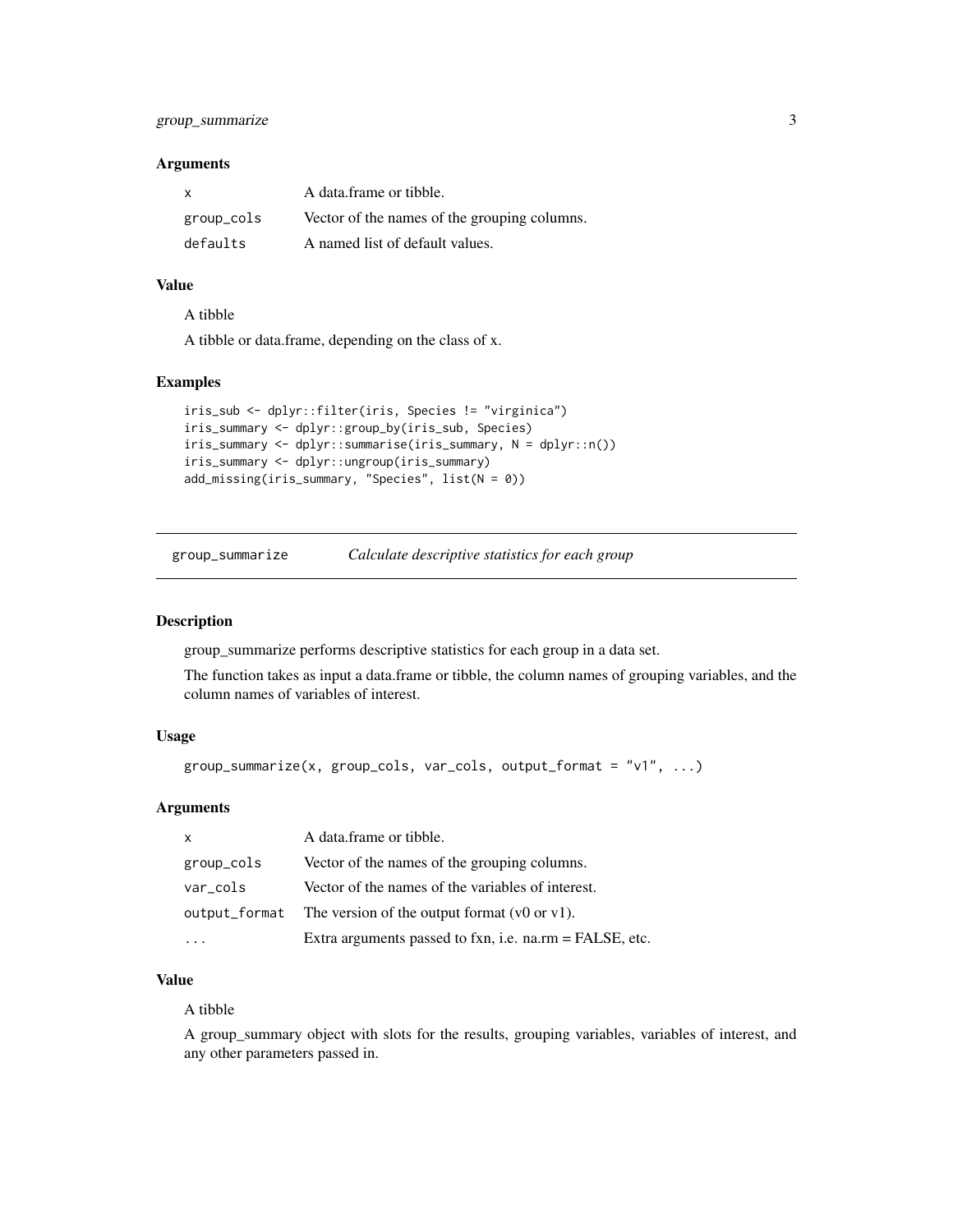#### Examples

```
group_summarize(iris, "Species", c("Sepal.Length", "Sepal.Width"))
```
pairwise\_stats *Calculate pairwise statistics between groups*

#### Description

pairwise\_stats performs a provided function pairwise between all combinations of groups. The first two arguments of the function passed to pairwise\_stats must accept vectors of values as inputs. These vectors should correspond to the values for group A and group B, respectively.

The function takes as input a data.frame or tibble, the column names of grouping variables, the column name for a variable of interest, and a function.

#### Usage

```
pairwise_stats(
  x,
  group_cols,
  var_cols,
  fxn,
  two_{way} = FALSE,
  output_{format} = "v1",...
\mathcal{L}
```
#### Arguments

| $\mathsf{x}$  | A data frame or tibble.                                             |
|---------------|---------------------------------------------------------------------|
| group_cols    | Vector of the names of the grouping columns.                        |
| var_cols      | Vector of the names of the variables of interest.                   |
| fxn           | The function to be applied.                                         |
| two_way       | Whether the order of data inputs to fxn matter.                     |
| output_format | The version of the output format $(v0 \text{ or } v1)$ .            |
|               | Extra arguments passed to fxn, i.e. alternative $=$ "greater", etc. |

#### Value

A tibble.

A pairwise\_stats object with slots for the results, grouping variables, variable of interest, and any other parameters passed in, excluding the input data frame.

#### Examples

```
pairwise_stats(iris, "Species", "Sepal.Length", t.test)
```
<span id="page-3-0"></span>